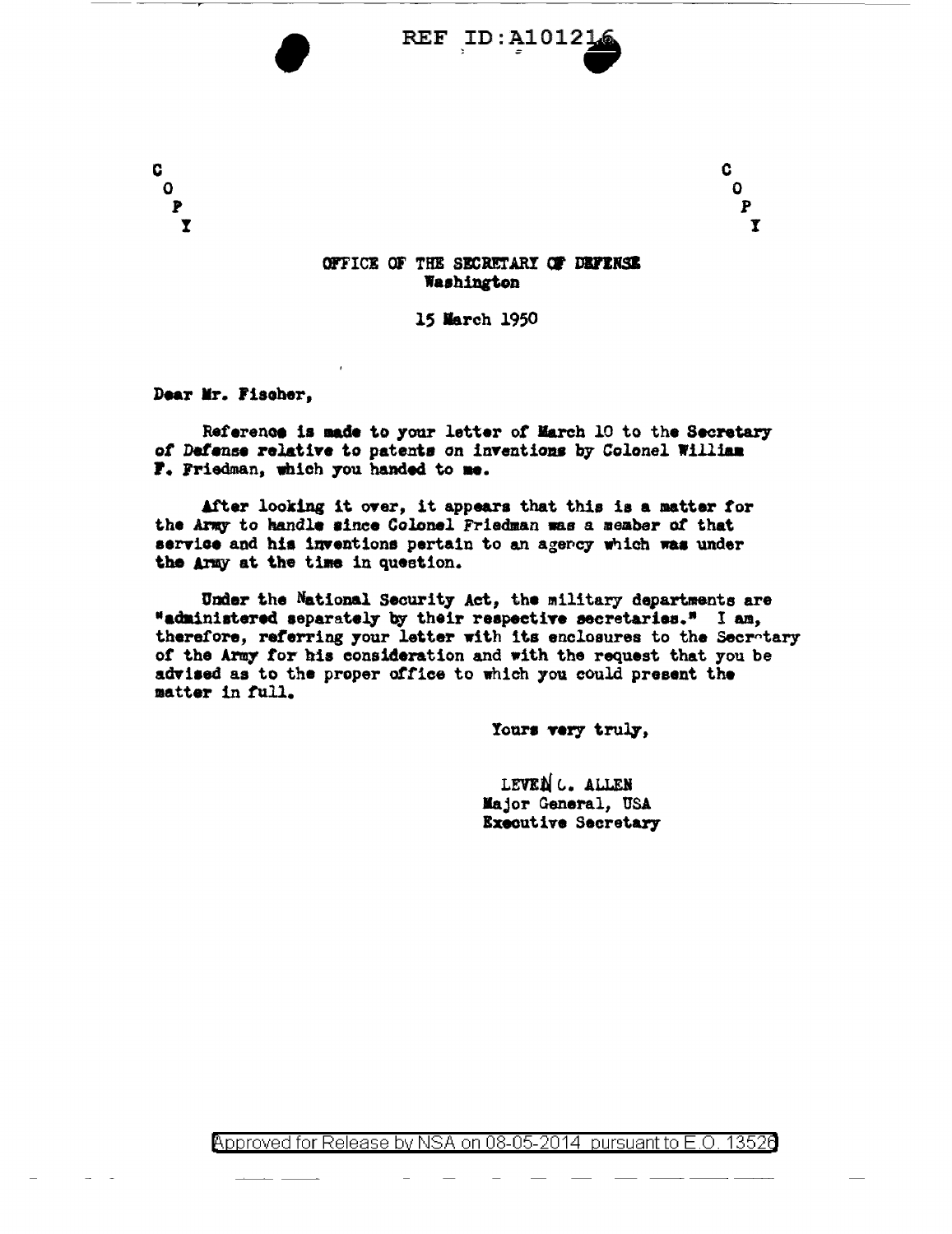REF ID: A101216

## COPY

CSJAGP 50/2227

6 Apr 1950

Mr. Nenry G. Fischer Fischer, Willis and Panser Dupont Circle Building Washington 6, D. C.

Dear Mr. Fischer:

Your letter of 10 Marsh 1950 to the Secretary of Defense, together with inclosures, relating to certain pending United States patent applications on inventions made by Mr. William F. Friedman, Director of Communications Research, Defense Security Agency, and now retained in a seeret status, has been referred to this office for necessary action and direct reply.

According to your letter the Government permitted Mr. Friedman. alone or together with his collaborators, to retain the commercial or fereign rights pertaining to these inventions.

Your letter also states that in view of the facts set forth therein, including Mr. Friedman's present illness and its effect upon his earning capcity, and your statement that the investigas in question probably will not be released from secrecy for many years, the question has arisen whether, in equity, an attempt is not warranted to have the Congress pass legislation authorizing the Department of Dafense to purchase from Mr. Friedman such rights as the Government permitted him to retain in these inventions.

Pursuant to the request in your letter that a representative be designated to whom you would be authorised to present this matter in full and who would have the authority to ascertain and inform you of the disposition of the matter by the Department of Defense, you are informed that this office has been designated for this purpose.